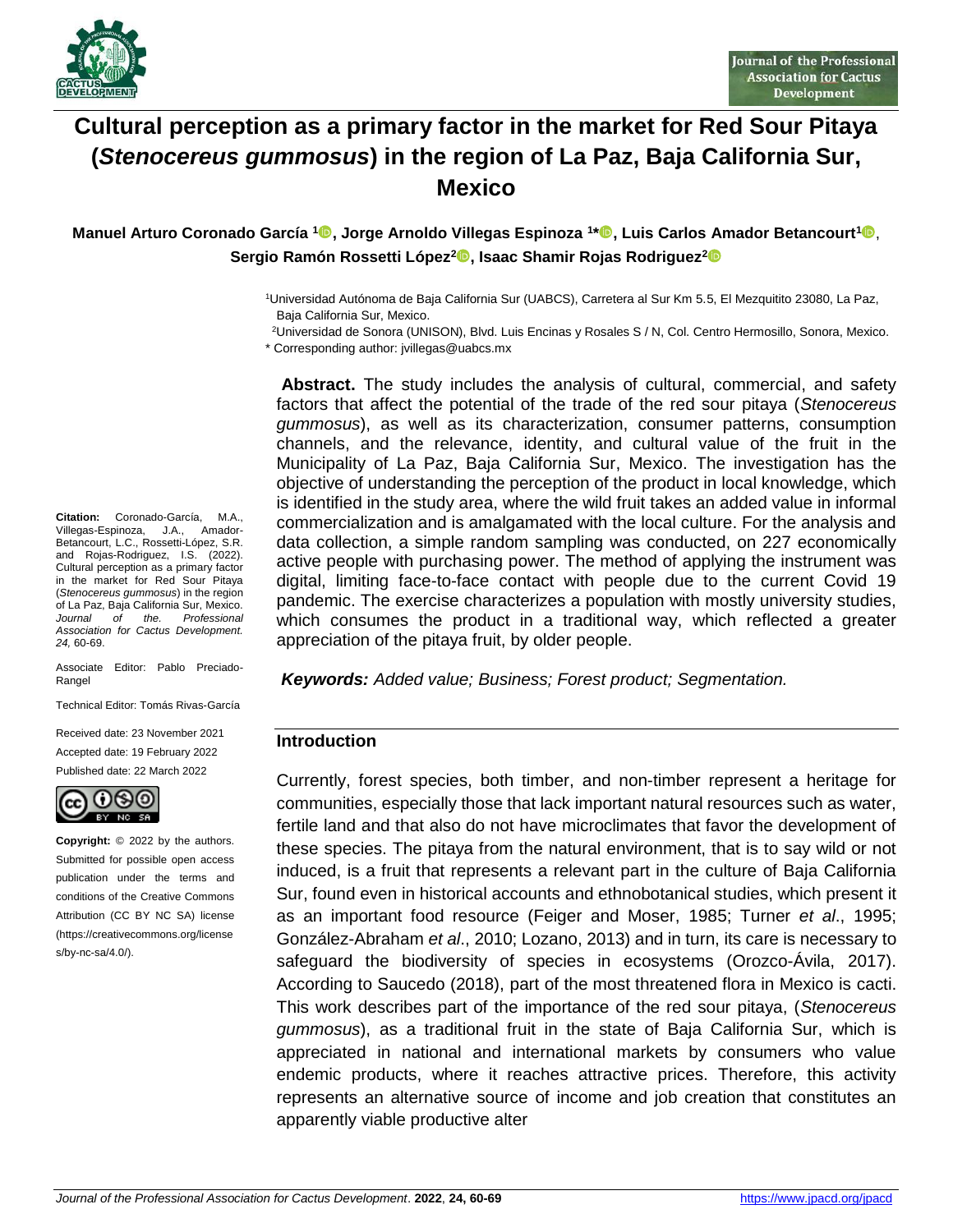However, this activity requires support to develop the national market and further encourage the habit of consumption, since its trade is practiced informally and with low added value. The pitaya marketing system is based on the collection of the fruit, which is carried out mainly by collecting settlers, not producers, who do it by tradition in the season, which is also appreciated as a symbol of the scarce rains in the area, which are expected as a gift provided by nature, adding a cultural value that strengthens the collective memory (Halbwachs, 2004).

# *The value of pitaya as a regional product*

In the case of red sour pitaya, social and cultural factors are influenced by the seasonality of the rainy season and its marketing, elements that have been characterized by the generational change in the way of conceiving the hygiene of the goods and ways of acquiring them.

The value that people place on food can be seen from multiple points of view. According to Strang (2020), people value the planet by perceiving fewer and fewer species of living beings, including those that nature provides to humans for their livelihood or for their ecosystem service (López, 2019). Thus, this value may not be expressed by numerous factors such as the barriers that prevent them from enjoying them, essentially food (Sharareh *et al.,* 2021). Similarly, these foods can be valued according to the impact they produce on people when consuming them, especially at certain ages (Troncoso *et al.,* 2018). For their part, for Castellón and Fontecha (2018), the value of products, such as food in a region, is constructed according to the description of the territory itself, since the values of belonging to a culture and tradition are derived from it.

Regarding wild or forest fruits, classified as associated resources in the General Law of Sustainable Forest Development incorporated by SEMARNAT (2018), people usually have an interest in them to complement their diets or food sustenance (Ortiz *et al.,* 2021). However, it is important to consider that, these fruits do not emanate from cyclical or perennial crops (SAGARPA, 2016), they are seasonal and communities harvest them directly from their ecosystems (López, 2019), so they represent a nutritional and cultural value for their families. To analyze the consumption systems of edible wild fruits, it is necessary to do it within a comprehensive framework (Martínez *et al.,* 2021) that allows establishing the value of the product in the community and its environment.

As well as consider, the strengthening of the value chain in products of natural origin is important from an economic point of view, but also for its social impact. The red sour pitaya is increasingly valued for its benefits for the health of people and, the economy for those who harvest it (Tenore *et al.,* 2012). According to Mosquera *et al*. (2011), there is a growing trend in fresh pitaya consumption, as a result of the knowledge of the fruit and its nutritional benefits and other benefits by the end consumer, who is interested in each more and more in aspects such as health care and the consumption of healthy and natural products.

## *Behavior of the pitaya in the market*

It is important to highlight that the growth of fresh consumption of pitaya fruit has occurred in Latin America, mainly in some regions of Mexico like Sonora desert and the south-central part of the country and the Yucatan peninsula (Ramírez, 2011) and in Colombia up to 95% of the total harvested (Alvarado *et al.,* 2015). Most of the pitaya is sold as fruit in public places and the collectors sell to intermediaries and these to the final consumer. Therefore, the value chain of pitaya fruit can generate various products; however, it is sought in its natural state, that is, freshly harvested.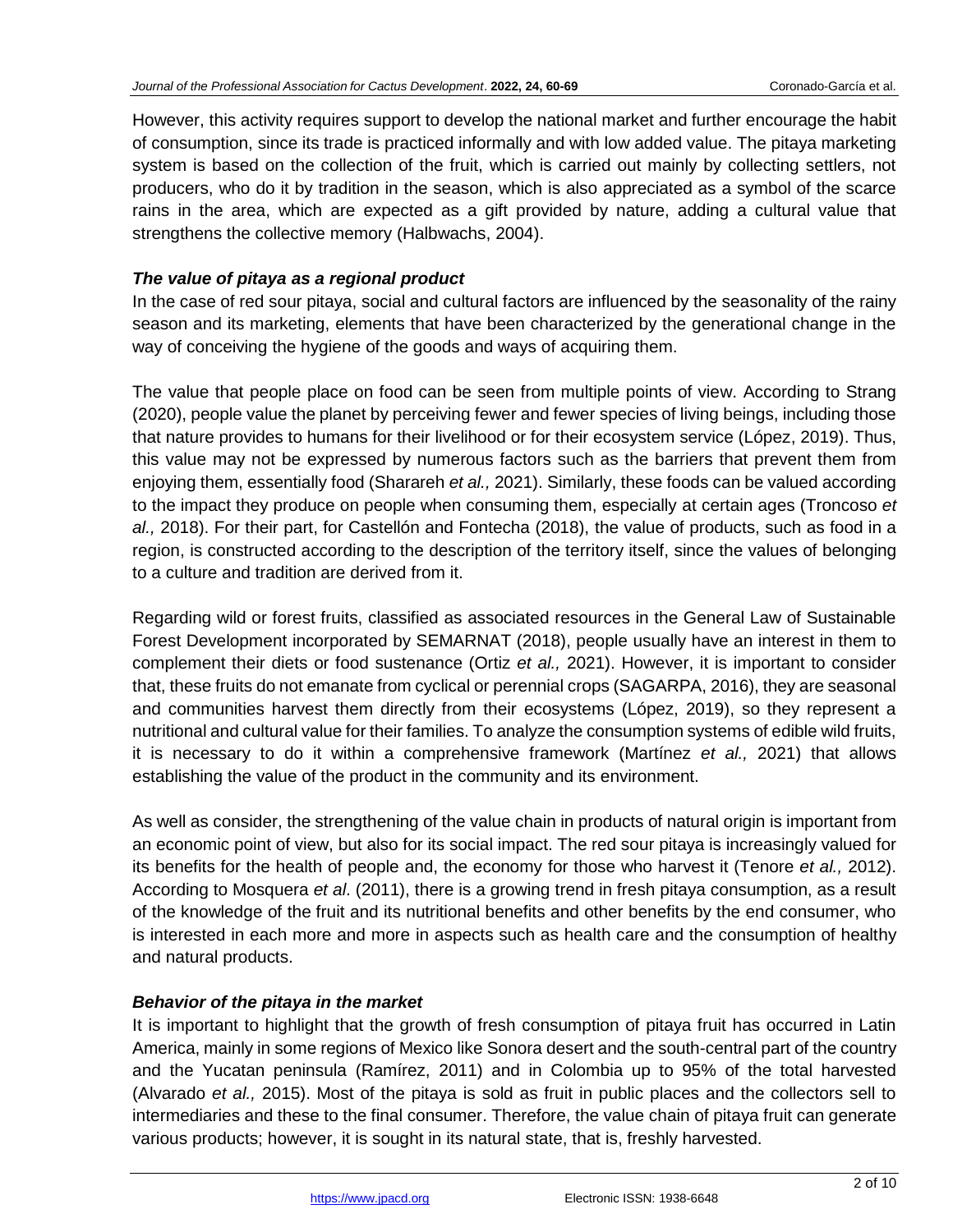In Mexico country, the main producing regions are located in Michoacán, the Mixteca Baja Oaxaqueña, Jalisco, Zacatecas, Sinaloa, Sonora and Baja California Sur, consisting of family gardens and wild harvesting. Its uses include fresh or processed fruits, either in the production of freshwaters, juices, ice creams, atole, yogurt, ate, cakes, jellies, liqueurs, sparkling wines, syrup, jams, and "pitayate" which is the name given to the sweet prepared from crushed pulp sweetened with sugar (Hunt, 1992; Luna-Morales, 2004; Bravo-Avilez *et al.,* 2014).

Various species of pitaya (*Stenocereus* spp.) are collected for self-consumption and for marketing in arid and semi-arid areas, such is the case of the *Stenocereus gummosus* species (Engelm.) Gilbs. (Pitaya agria) (Mizrahi and Nerd, 1996). In turn, in Zacatecas where it is collected for commercialization in the study carried out by Campos-Rojas *et al.* (2011) where four pitaya phenotypes were discovered with production potential for commercialization. This fruit has been consumed as food since ancient times, however, today in various regions of the country it is used as an alternative means of obtaining income (Esquivel, 2004; Pliego-Ortiz, 2009).

The commercialization of the pitaya is carried out preferably within 24 hours of being cut, in the streets of the towns and cities, the transport of this fruit is done in wicker baskets or plastic or metal buckets and they are sold in plastic bags, with approximately 0.5 kg of pitayas.

The handling of the pitaya in the central supply markets, the volumes are low or it is limited by being the perishable fruit, reporting durability of the same from two to three months; Pitaya fruits that tend to burst are highly perishable with a shelf life of three to five days or less; the limited or no organization of producers per region to commercialize or industrialize pitaya; scarce products made from pitaya and the lack of publicity and promotion to increase the demand for pitaya worldwide (Flores, 2002).

According to the National Information and Market Integration System (SNIIM, 2021) in Mexico, we can find the main markets demanding pitaya such as: "Pedro Sáinz de Baranda" Market in Campeche, Oaxaca Supply Module, Chetumal Market in Quintana Roo, Central de Abasto de Mérida, Oxkutzcab Wholesale Center and the "Casa del Pueblo" market in Yucatán. Being the Chetumal market in Quintana Roo the one that most demands pitaya in 2021. The market in question demands the first pitaya in 18 kg boxes with a frequent price of \$390 pesos per box. Likewise, the 20 kg box with a frequent price of \$800 pesos. It also buys pitaya per kilogram with a frequent price of \$25, 30, and 60 pesos. Prices may vary depending on the season and quality of the fruit. In La Paz Baja California Sur, the sale of pitaya in street stalls is advertised on social networks, at a price of \$30, \$40 pesos for six pieces.

According to Martínez-De La Cruz *et al.* (2015), most wild fruits tend to reactivate or energize rural economies, through commercialization in municipal markets that expose the resource to tourists, locals, and sale through cambaceo (door-to-door sale) being important the use of local wild fruits and contributing with a nutritional content and culture of society, a factor that raises the value of the product.

It is important to emphasize the growth of the older adult population in Mexico and in the world. This market sector is still important but forgotten (Cabrales, 2013). However, in Mexico, there are several regions, where the elderly represent an important market niche, which demands various products for their food, such as the sour pitaya. In addition, it represents a memory, an experience of childhood or youth, just eating this fruit; It is worth mentioning the existence of other fruits or processed foods that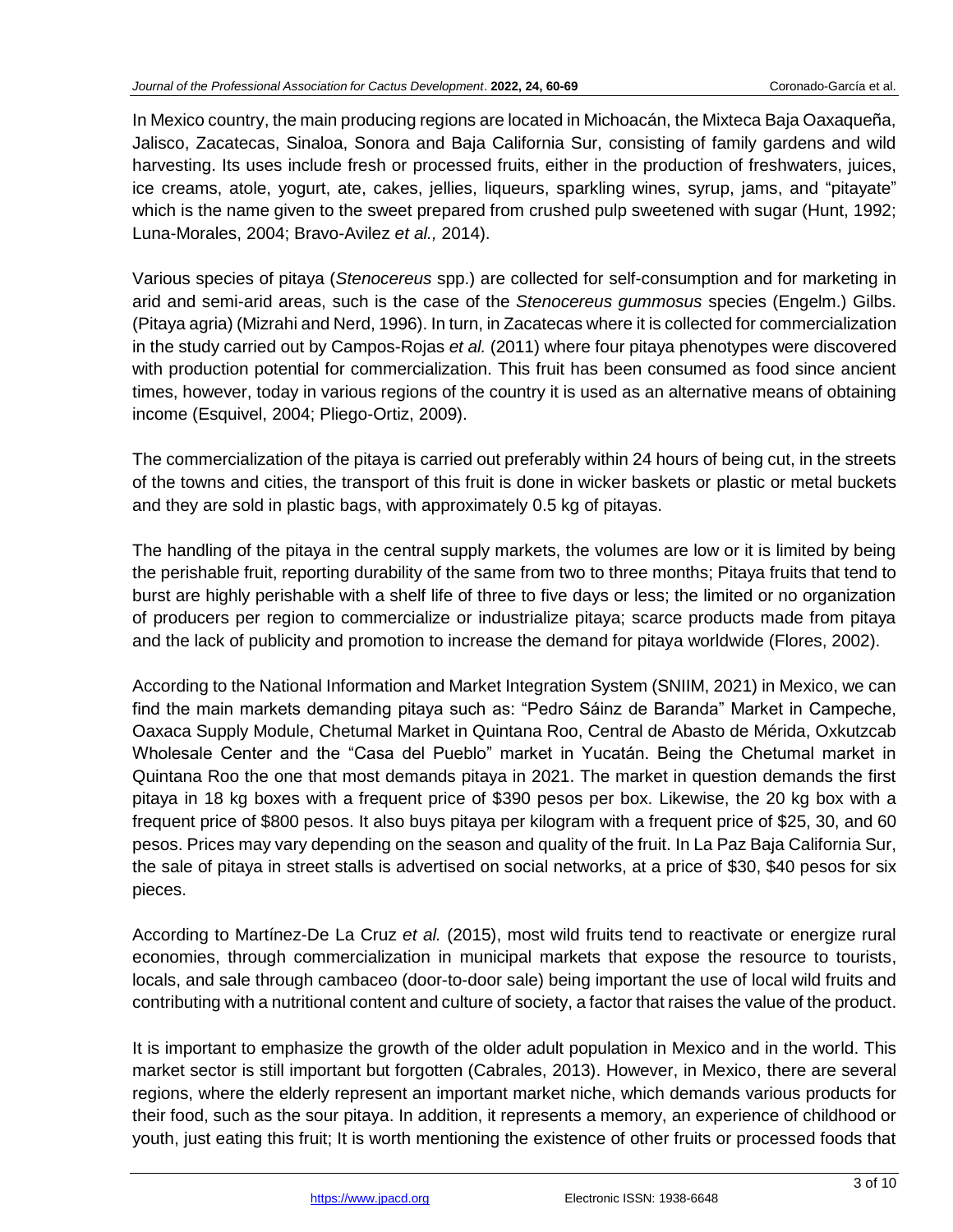displace the food of fruits, however, there are still food customs that resist changes because the population has managed to transmit their practices; despite the changes, influences, and accessibility to all types of food (Gómez-Delgado and Velázquez-Rodríguez, 2019).

Given the context of the market for this fruit, it is necessary to know the characteristics, level, quality and lifestyle of consumers, in order to be able to propose a future panorama of diversification of traditional activity locally and thus scale to new market niches such nostalgia, nutraceutical, organic, fair or alternative (Amador-Betancourt, 2015; Amador, 2016; Quiroz-Gonzalez *et al*., 2018).

The regional value of the pitaya is driven mainly by its cultural appreciation and not so much by market factors; which is perceived to a greater degree by adults.

It is based on the assumption that pitaya can be valued according to the impact on people when consuming them, especially at certain ages (Troncoso *et al.,* 2018); and this value is built according to the description of the territory itself, since the values of belonging to a culture and a tradition emerge from it (Castellón and Fontecha, 2018).

## **Material and Methods**

For the analysis and data collection, a survey was applied using a statistical formula for social studies (Galindo, 1998), applied to the economically active population of the city of La Paz, obtaining a sample size of 227 people. Subsequently, a simple random sampling was carried out, for the application of the instrument, which was carried out in digital mode, given the conditions derived from the health contingency caused by the current Covid 19 pandemic. The questionnaire instrument designed to know the perception of the factors Market and cultural value of the red sour Pitaya was made up of 15 items, of which 10 were multiple choice and 5 were dichotomous. The categories of analysis are demographic (age, sex, and study) and consumer habits (purchase frequency, place, hygiene, price, packaging, and cultural appreciation).

This research uses Pearson's chi-square test for cross-tabulation to determine the association between two variables (age - consumption, Age - Value) using a hypothetical situation and simulated data in order to see the relationship of the variables with the surveyed data. Then its use is described to evaluate how good a theoretical distribution can be, when it pretends to represent the real distribution of the data of a given sample. The SPSS package, version 24, was used for the processing, calculation, and statistical analysis of the data.

## **Results and Discussion**

The research assumption is verified by identifying that the market segment of the adult population of the research area in La Paz, Baja California Sur, has an impact on maintaining a market of low organization of the regional product that does not integrate into a production chain, therefore, the local collector or merchant maintains the construction of a local identity, based on culture and longing for traditional collection techniques, as well as what is times related to the season of the year when the pitaya matures. In the analysis of the data, it is identified that the life experience of the adult in the region becomes relevant in determining the consumption habits of the pitaya.

The chi-square test has been used to study the association between the crossover of categorical variables through contingency tables. The chi-square test measures the difference between the value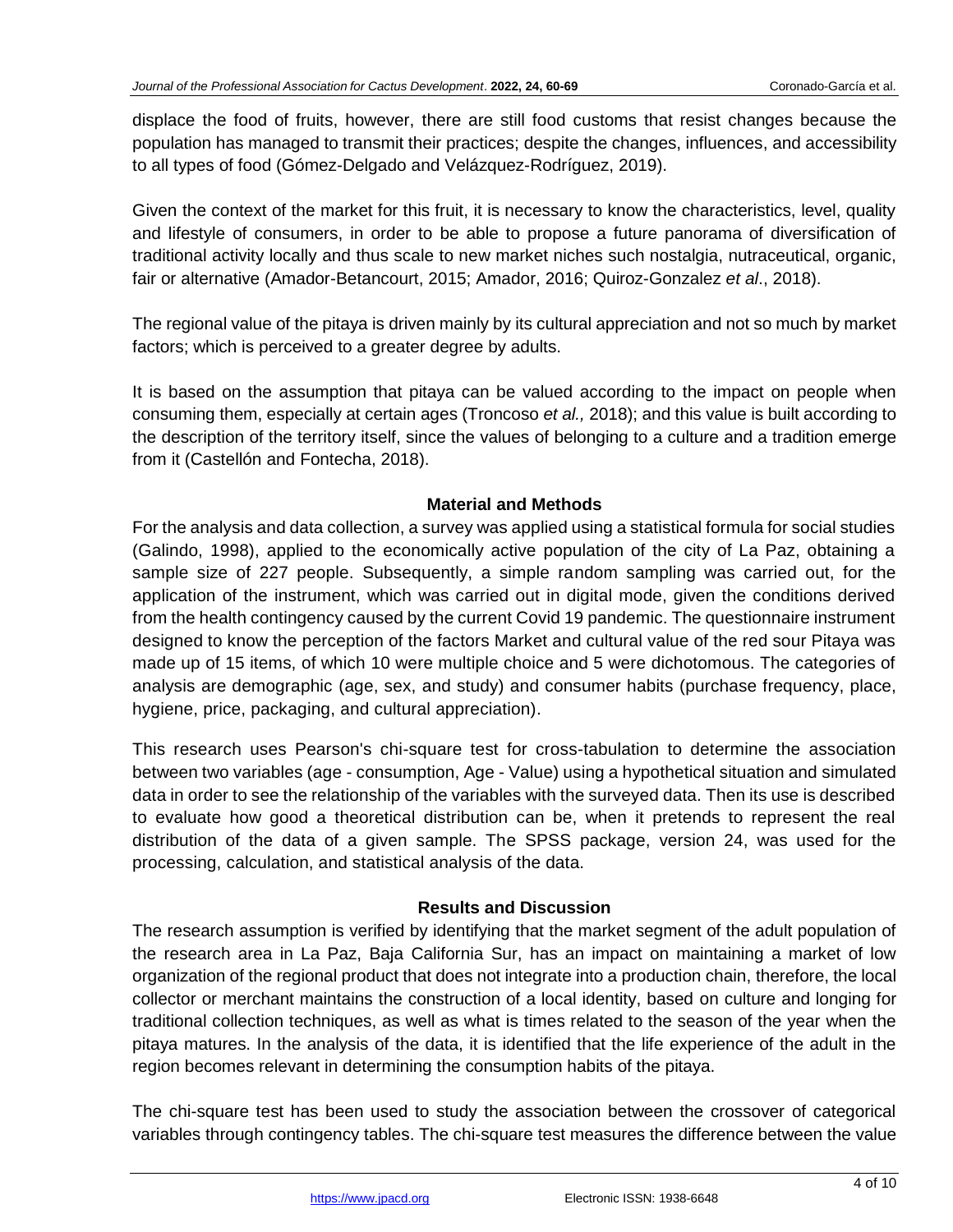that should result if the two variables were independent and the one that has been observed in reality. The greater this difference, the greater the association between both variables.

Table 1 shows the table of contingency of age and consumption of Pitaya. As can be seen, in general terms the people surveyed considered that "because of its flavor" is the main reason for the consumption of Pitaya, with percentages ranging from 54.5% to 65% of preference. However, it can be observed that, at an older age, people value consumption "by tradition" to a greater extent, as it is the second response with the highest percentage of choice and passes from 22.2%, 22.5% and 24.1% in the ranges of age 21-30, 15-20 and 31-40 respectively, to 38.2% and 36.4% in the age ranges of 41-50 and 51-60 respectively.

**Table 1.** Contingency tabulation What age range are you in? And why do you think pitaya is consumed?

|            |           |              | For nutritional |                         | For     |         |        |
|------------|-----------|--------------|-----------------|-------------------------|---------|---------|--------|
|            |           | By tradition | qualities       | By its flavor necessity |         | Other   | Total  |
| Age groups | $15 - 20$ | 22.5%        | 2.5%            | 65.0%                   | 0.0%    | 10.0%   | 100.0% |
|            | $21 - 30$ | 22.2%        | 4.9%            | 72.8%                   | $0.0\%$ | $0.0\%$ | 100.0% |
|            | $31 - 40$ | 24.1%        | 3.4%            | 62.1%                   | 0.0%    | 10.3%   | 100.0% |
|            | 41-50     | 38.2%        | 1.8%            | 60.0%                   | $0.0\%$ | $0.0\%$ | 100.0% |
|            | $51 - 60$ | 36.4%        | 0.0%            | 54.5%                   | 4.5%    | 4.5%    | 100.0% |
|            | Total     | 27.8%        | 3.1%            | 65.2%                   | 0.4%    | 3.5%    | 100.0% |

Next, in Table 2, the result of the chi-square test between the variables age and Pitaya consumption is presented. As can be seen, there is a statistically significant association between age and why Pitaya is consumed.  $x^2$  (16) = 30.238, p <0.05.

## **Table 2**. Chi-square tests.

|                      |         |    | Asymptotic               |  |
|----------------------|---------|----|--------------------------|--|
|                      | Value   | df | significance (bilateral) |  |
| Pearson's Chi-square | 30,238a | 16 | .017                     |  |
| N of valid cases     | 227     |    |                          |  |

In table 3, the result is now presented between the crossing of variables age and place where the Pitaya is bought. In the table it is observed that in all age groups "on the roadside" is the most frequent response with 35.0%, 45.7%, 55.2%, 78.2% and 77.3% in the age ranges 15-20, 21-30, 31-40, 41-50 and 51-60 respectively. With this, a marked tendency is observed in abandoning other purchasing methods at an older age, for example, the collection from the 41-50 and 51-60 age groups drops to 9.1% and 4.5% respectively.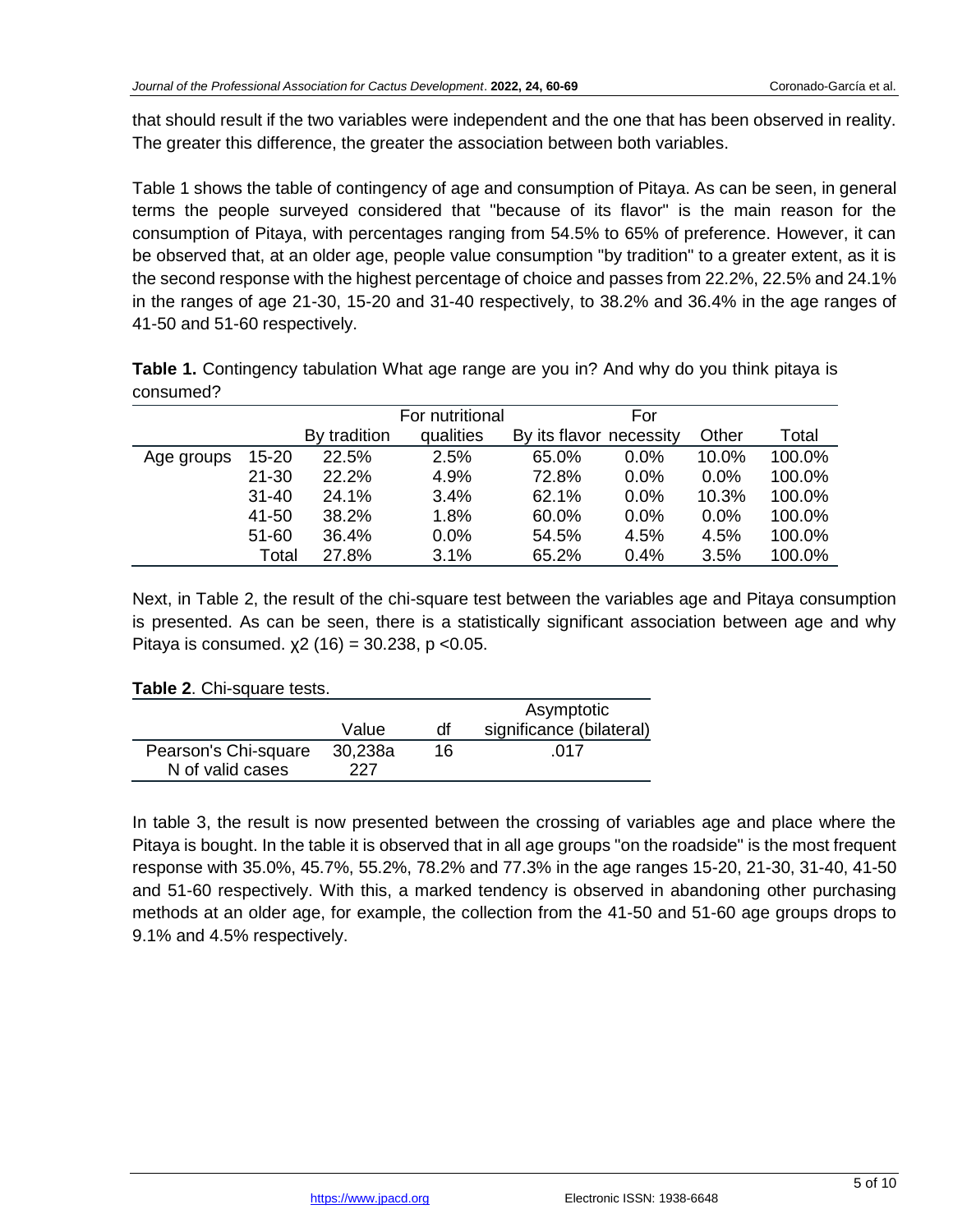|            |           | Where do you buy pitaya?    |                            |                                    |              | Total |        |
|------------|-----------|-----------------------------|----------------------------|------------------------------------|--------------|-------|--------|
|            |           | do not<br>buy, I<br>collect | On the side<br>of the road | In stores or<br>establishme<br>nts | Supermarkets | Other |        |
|            | 15-20     | 20.0%                       | 35.0%                      | 15.0%                              | 10.0%        | 20.0% | 100.0% |
|            | $21 - 30$ | 29.6%                       | 45.7%                      | 14.8%                              | 4.9%         | 4.9%  | 100.0% |
| Age groups | $31 - 40$ | 27.6%                       | 55.2%                      | 3.4%                               | 0.0%         | 13.8% | 100.0% |
|            | 41-50     | 9.1%                        | 78.2%                      | 9.1%                               | 3.6%         | 0.0%  | 100.0% |
|            | $51 - 60$ | 4.5%                        | 77.3%                      | 0.0%                               | 9.1%         | 9.1%  | 100.0% |
| Total      |           | 20.3%                       | 55.9%                      | 10.6%                              | 5.3%         | 7.9%  | 100.0% |

| Table 3. Crossing of variables in what age range are you? and Where do you buy the pitaya? |  |
|--------------------------------------------------------------------------------------------|--|
|--------------------------------------------------------------------------------------------|--|

Next, in Table 4, the result of the chi-square test between the variables age and Pitaya consumption is presented. As can be seen, there is a statistically significant association between age and the place where the Pitaya is bought.  $x^2$  (16) = 45.651, p <0.05.

**Table 4.** Chi-square tests.

|                      |         |    | Asymptotic<br>significance |
|----------------------|---------|----|----------------------------|
|                      | Value   | df | (bilateral)                |
| Pearson's Chi-square | 45,651a | 16 | .000                       |
| N of valid cases     | 227     |    |                            |

On the other hand, Table 5 shows the result between the crossing of variables age and frequent consumption of Pitaya. In this table, a marked trend towards frequent consumption of Pitaya is observed as age increases. For example, the youngest age group corresponding to the 15-20 range, 45.0% reported Yes to consume frequently, while 55.0% reported No. However, when comparing with the oldest age group, the percentage of Answer Yes, it goes to 77.3% and No, it decreases to 22.7%.

**Table 5**. Crossing of variables What age range are you in? \* Consume Very frequently.

|            | Consume Very frequently |       |       |        |
|------------|-------------------------|-------|-------|--------|
|            |                         | Yes   | No    | Total  |
| Age groups | 15-20                   | 45.0% | 55.0% | 100.0% |
|            | $21 - 30$               | 65.4% | 34.6% | 100.0% |
|            | $31 - 40$               | 75.9% | 24.1% | 100.0% |
|            | 41-50                   | 87.3% | 12.7% | 100.0% |
|            | 51-60                   | 77.3% | 22.7% | 100.0% |
|            | Total                   | 69.6% | 30.4% | 100.0% |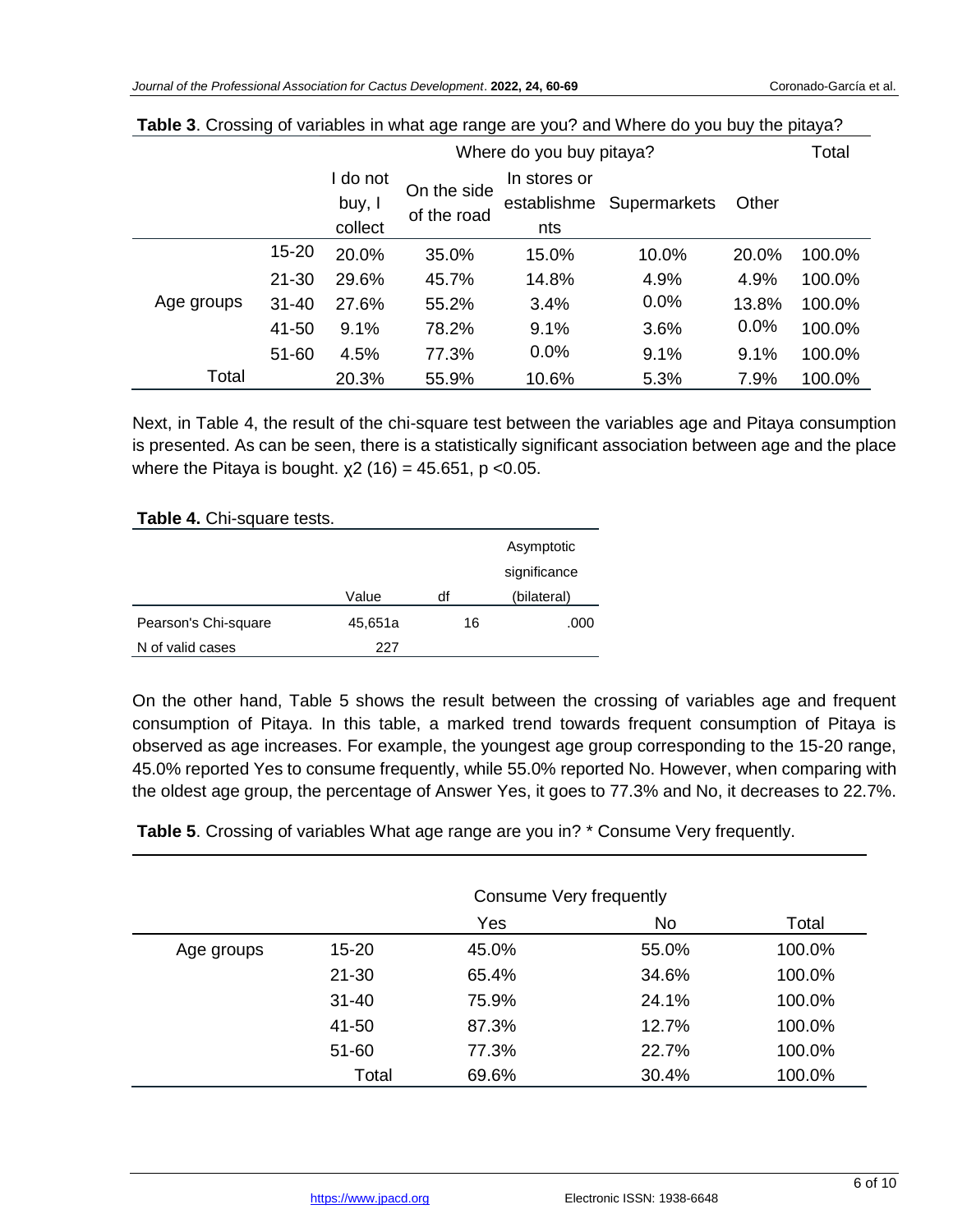Next, in table 6, the result of the chi-square test between the variables age and Pitaya consumption is presented. As can be seen, there is a statistically significant association between age and frequent consumption of Pitaya.  $χ2(4) = 21.375$ , p <0.05.

| <b>Table 6. Chi-square tests.</b> |         |    |                            |
|-----------------------------------|---------|----|----------------------------|
|                                   |         |    | Asymptotic<br>significance |
|                                   | Value   | df | (bilateral)                |
| Pearson's Chi-square              | 21,375a | 4  | .000                       |
| N of valid cases                  | 227     |    |                            |

## **Conclusions**

The investigation confirms the assumption raised, the pitaya has a value chain and is part of the local markets, although in an incipient way, but in the end, its elements such as price, quality and above all tradition and regional value, are perceived mainly by older people, in contrast to young people, who only manifest their consumption simply by taste and flavor.

The analysis carried out made it possible to measure and contrast some concepts and variables of the market and value of pitaya as a regional product. According to the information generated, these markets acquire this fruit for the taste and delight of the consumer, through the image, the history, the flavors, the smells, among others. These other values being added to the fruit.

Additionally, it could be extremely important to implement an adequate value chain and commercialization, since the pitaya is a valued and demanded fruit, in market terms, so it is necessary to implement strategies for the good use of the fruit.

Finally, it is important to promote the pitaya as part of the cultural food heritage of the region so that it is more highly valued and, therefore, can be preserved, so that it can exist in a sustainable way as part of the available food for consumers both in Mexico and in the world.

## **Acknowledgments**

To the Autonomous University of Baja California Sur and the University of Sonora, for their support, as well as to all those surveyed who were willing to collaborate with the research.

## **Statement of ethics**

Not applicable

## **Money**

Not applicable

## **Consent to publication**

Not applicable

## **Data availability** Not applicable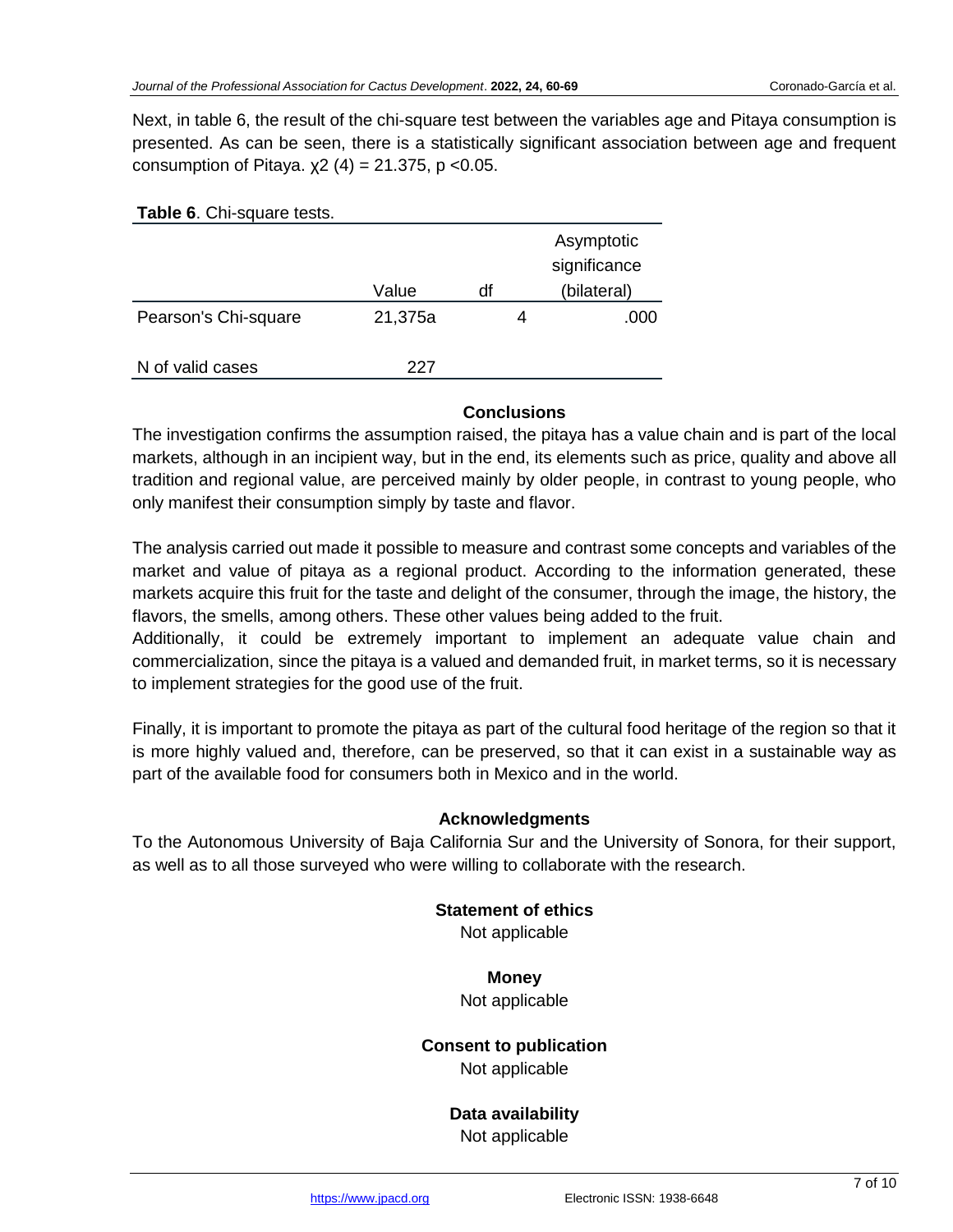#### **Conflict of interests**

The authors declare that they have no competing interests in this section.

## **Author contributions**

Research, project management: **MACG** Writing, conceptualization, Research: **JAVE** Preparation of the original draft, conceptualization, Research: **LCAB** Methodology, data curation, **SRRL** Methodology, data analysis: **ISR**

#### **References**

- Alvarado, A., Medina, E., Ochoa, L. 2015. Sistema productivo del cultivo de pitaya amarilla (Selenicereus megalanthus) en Boyacá- Colombia. *Espacio I+D, Innovación más Desarrollo* 4(9):155-170. https://doi.org/10.31644/IMASD.9.2015.a07.
- Amador-Betancourt, L.C. 2016. Comercio Justo y el Reto de los Negocios Sustentables, Dentro del Tratado de Libre Comercio de América del Norte. Tesis de Doctorado. Universidad Autónoma de Baja California Sur.
- Amador-Betancourt, L.C., Juárez-Mancilla, J., Serrano-Castro, R., Hernández-Trejo, V., Urciaga-García, J.I., García-López, M.T. 2015. Fair trade global context: The challenge of the fair. *Global Conference on Business and Finance Proceedings* 10(1):828-836.
- Bagheri, S., Ezzati R., Khadije, S. 2021. Perceived Barriers to the Consumption of Fruits and Vegetables in Middle Age: Qualitative Ecological Study. *International Journal of Health Studies.* 8(1):32-37. http://dx.doi.org/10.22100/ijhs.v8i1.889.
- Bravo-Avilez, D. Rendón-Aguilar, B., Zavala-Hurtado, J.A., Fornoni, J. 2014. First record of *Cactophagus spinolae* (*Coleoptera: Curculionidae*) on two species of *Stenocereus* (Cactaceae) in central Mexico. *Revista Mexicana de Biodiversidad* 85:972-974. https://doi.org/10.7550/rmb.43764.
- Cabrales, O. 2013. Productos y servicios para los adultos mayores, un potencial nicho de mercado en Colombia. *Revista Dimensión Empresarial* 11(1):103-115.
- Campos-Rojas, E., Pinedo-Espinoza, J.M., Campos-Montiel, R., Hernández-Fuentes, A. 2011. Evaluation of pitaya plants (*Stenocereus* spp) of natural populations of Monte Escobedo, Zacatecas. *Revista Chapingo. Serie horticultura* 17(3):173-182.
- Castellón, L., Fontecha, J. 2018. Gastronomy: a source for the development of tourism and the strengthening of the cultural identity in Santander. *Tourism and Society* 22:167-193. https://doi.org/10.18601/01207555.n22.09.
- Esquivel, P. 2004. Los frutos de las cactáceas y su potencial como materia prima. *Agronomía Mesoamericana* 15(2):215-219.
- Feiger, R.S., Moser, M.B. 1985. People of the desert and sea: Etnnobotany of the Seri Indians. University of Arizona pross. Tucson 435 pp.
- Flores, C. A. 2002. Producción y comercialización de pitaya (*Stenocereus* sp) en México. Repostes de investigación 63. Universidad Autónoma de Chapingo y Centro de Investigaciones Económicas, Sociales y Tecnológicas de la Agroindustria y la Agricultura Mundial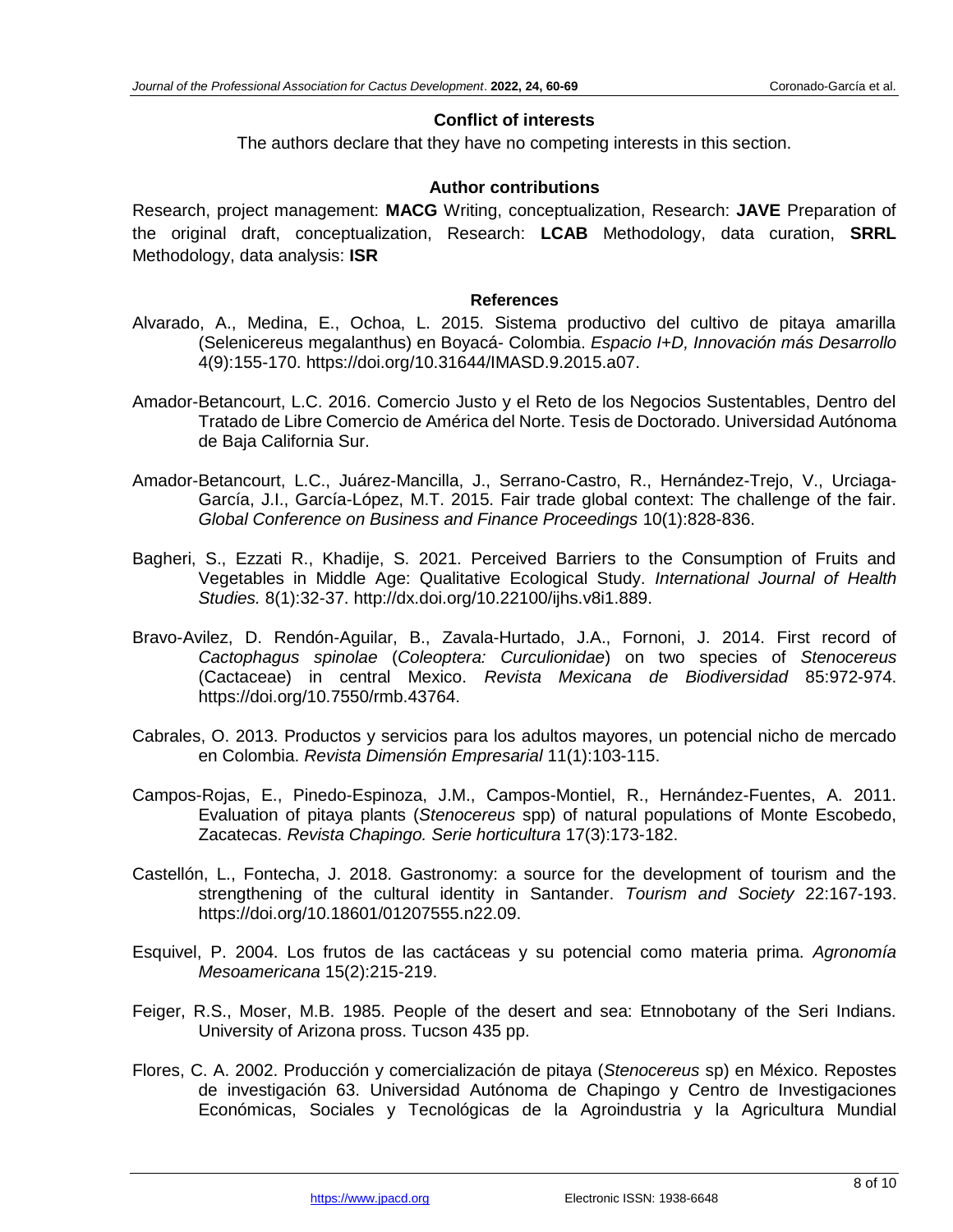(CIESTAAM). Available at: https://ciestaam.edu.mx/reporte\_investigacion/produccioncomercializacion-pitaya-stenocereus-sp-en-mexico/

- Galindo, C.J. 1998. Técnicas de investigación en sociedad, cultura y comunicación, México, Editorial Pearson.
- Gómez-Delgado, Y., Velázquez-Rodríguez, E.B. 2019. Health and food culture in Mexico. *Revista Digital Universitaria*. http://doi.org/10.22201/codeic.16076079e.2019.v20n1.a6.
- González-Abraham, C.E.; Garcillán, P.P.; Ezcurra, E.; El Grupo de Trabajo de Ecorregiones. 2010. Ecorregiones de la Península de Baja California: una síntesis. *Boletín de la Sociedad Botánica de México* 87: 69-82. https://doi.org/10.17129/botsci.302.
- Halbwachs, M. 2004. 1925 Los marcos sociales de la memoria. Barcelona:Anthropos Editorial.
- Hunt, D.R. 1992. CITES: Cactaceae Checklist. Royal Botanic Gradens Kew & International Organization for Suculent Plant Study. Whits table Litho Ltd Whitstable Kent, UK
- López, M.A. 2019. The valuation of ecosystem services from the Totonaca indigenous worldview. *Madera y Bosques* 25:1-15. https://doi.org/10.21829/myb.2019.2531752.
- Lozano, O.A. 2013. Análisis de la estructura genética poblacional de la pitaya agria (*Stenocereus gummosus*) en el desierto sonorense. Tesis de Maestría. Centro de Investigaciones Biológicas del Noroeste, S.C.
- Luna-Morales, C. 2004. Collection, cultivation and domestication of columnar cacti in La Mixteca Baja, Mexico. *Revista Chapingo Serie Horticultura* 10(2): 95-102.
- Martínez, S., Aguilar-Galván, F., Hernández-Sandoval, L. 2021. Plantas Silvestres Comestibles de la Barreta, Querétaro, México y su Papel en la Cultura Alimentaria Local. *Revista Etnobiología*  19(1):41-62.
- Martínez-De La Cruz, I., Rubí-Arriaga, M., González-Huerta, A., Pérez-López, D., Franco-Mora, O., Castañeda-Vildózola, Á. 2015. Edible fruits and seeds in the State of Mexico. *Revista Mexicana de ciencias agrícolas* 6(2):331-346.
- Mizrahi, Y., Nerd, A. 1996. New crops as possible solution for the troubled Israeli export market. In: J. Janick, A. Whipkey (eds.). Trends in new crops and new uses. ASHS Press, Alexandria, VA. p. 37-45.
- Mosquera, H.A., Betancourt, B., Castellanos, J.C., Perdomo, L.E. 2011. Vigilancia comercial de la cadena productiva de la Pitaya Amarilla. *Revista Cuadernos de Administración* 27(45):75-93.
- Orozco-Ávila, J., Valencia Marín, A. y Betancur Pérez, J.F. 2017. Estimation of the transfer of vascular epiphytes, as a conservation strategy in the municipality of Aguazul, Casanare, Colombia. *Revista de Investigación Agraria y Ambiental* 8(1):27–37. https://doi.org/10.22490/21456453.1830.
- Ortiz, S., Consuegra, C., Van der Hammen, M.C., Pérez, D. 2021. Perspectivas urbano-rurales sobre la circulación de dos frutos silvestres del Bosque Altoandino en sistemas agroalimentarios de Bogotá, Colombia. *Revista Etnobiología* 19(1):81-95.